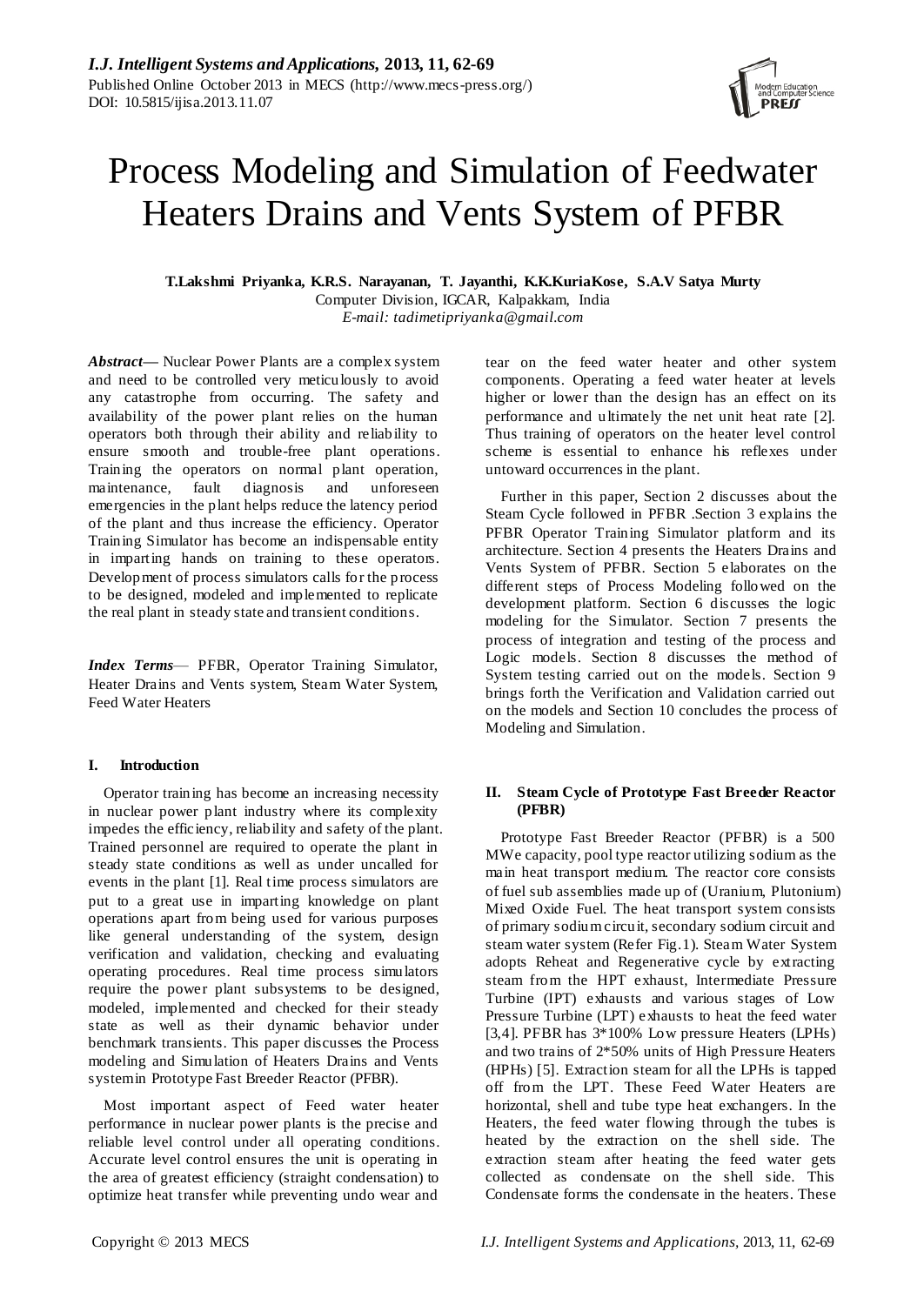heaters are also equipped with vents on their shell side to remove non condensable gases from the feed water [6]. A steam water sub system returns back this condensate in heater shells to the Condensate and Feed water systems. This system is the Heaters Drains and Vents System.

## **III. PFBR Operator Training Simulator**

A high fidelity Full Scope Operator Training Simulator is being developed at IGCAR for training the PFBR (Prototype Fast Breeder Reactor) Operators. PFBR systems simulated include Neutronics system, Primary Sodium system, Secondary Sodium System, Decay Heat Removal System, Core Temperature Monitoring System, Steam Water System, Electrical system, Fuel Handling System etc. Under Steam Water System, the sub systems simulated include Main Steam System, Hot and Cold Reheat System, Extraction Steam System, Turbine Bypass System, Operation Grade Decay Heat Removal System, Condensate Extraction System, Feed Water System, Heaters Drains & Vents System, Condensate Cooling Water System [7].



Fig. 1: PFBR Flow Sheet

The platform for simulating the systems comprises of Simulation Computers, Control Panels, Operator Information Consoles, Input/ Output systems, Instructor station, Simulation Network and Power Supply and Distribution system as shown in Fig. 2.



Fig. 2: Hardware Architecture

## **IV. Heaters Drains and Vents System of PFBR**

The Heaters Drains and Vents System is one of the subsystems of the Steam Water System in PFBR. The function of the Heaters Drains System is to remove the condensate that has accumulated in the shell side of the Low Pressure Heaters (LPHs) and High Pressure Heaters (HPHs) and cascade the condensate to the next lower pressure heater in the stream and ultimately to the deaerator or the condenser, so as to maintain the level in the condensate in the shell side of the heaters.

In case of Reheaters and HPHs, the normal operating flow path is from the reheaters to Reheater Drain Tank (RDT) from where it is routed to the Reheater Drain Flash tanks (RDFTs). The condensate is then transferred through HPH 6A/6B to HPH 5A/5B and subsequently to the deaerator through the normal drain lines. For the LPHs, the drains from LPH-3 are cascaded normally to LPH-2 and to LPH-1, through the normal drain lines to the condenser. The HP Drain Flash Tank that receives flow from the HPH bank in the case of high level of drains in the heater shells is connected to the main condenser through the vent line and the drain line. The LP Drain Flash Tank that receives the alternate drains from the LPHs in case of high levels in the drain is connected to the condenser by the vent and the drain lines (Fig. 3).



Fig. 3: Heater Drain and Vent System

The function of the Heaters vent system is to remove the non-condensable gases from the feed water heater shells, deaerator and drain cooler. The HPHs 6A/6B and 5A/5B are provided with shell start up vent lines as well as operating vent lines. These lines are routed to the HP drain flash tank. The deaerator startup vent and operating vents are discharged to the atmosphere. Similarly the, LPH-1, 2 and 3 are provided with startup and operating vent valves through which the vents are routed to the condenser at the hood [8].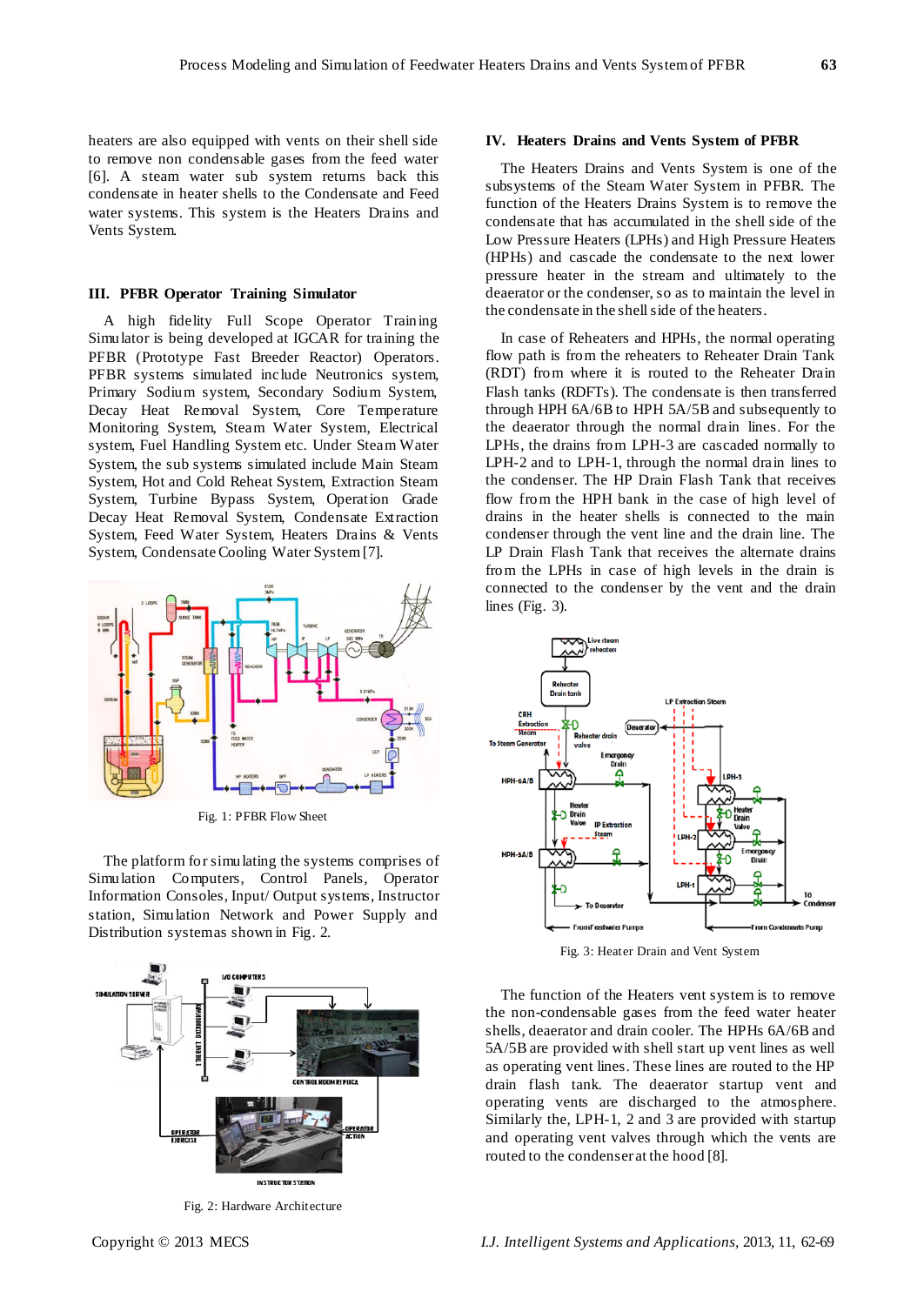## **V. Process Modeling**

Process modeling of a system is a significant activity in simulation and Operator training. Development of Process Model of the Heater Drain and Vent system involves modeling of various sub systems, consisting of components like Deaerator, Reheaters, Reheater Drain Tank(RDT), Reheater Drain Flash Tanks(RDFTs), LP/HP heaters ,HP Drain Flash Tank(HPDFT), LP Drain Flash Tank(LPDFT), Condenser, and the devices like pipes, valves, the different actuators driving the valves, the level controllers for maintaining the levels in the heaters and the RDT, and connecting them together to represent the real process. Each sub system is modeled using the components & devices (i.e. mathematical models) available in the simulation tool and connected together to form a network. This activity is carried out in numerous steps [9]( Fig. 4).



Fig. 4: Steps for Process Modeling

# **5.1 Detailed Study of Design Documents**

Simulation of the system requires fine understanding of the process for which the design documents are collected, the Process & Instrumentation Diagrams (P&IDs) are studied and basic Process Flow Diagrams (PFDs) are prepared. This is carried out in co-ordination with the design connoisseurs. The various sub systems and components required to be modeled under the Heater Drain and Vent system are identified as the Reheater Drain system, the High Pressure Heater Drain system, the Low Pressure Heater Drain system and the Vent system.

## **5.2 Identification of Sub Systems**

In the simulation tool, the Steam and Hydraulic Networks of the Heater Drain and Vent systems are classified. The steam separated from the flash tanks in the Drain system forms a part of the steam network. The hydraulic network for HPH Drain system comprises of the Reheater Drain system and the HPH drain cascade scheme. The hydraulic network for the LPH Drain system embodies the LP drain cascade scheme. The Vent system for the heaters is designed as a steam network.

# **5.3 Identification of Main Components of the Sub System**

Development of networks for the sub system requires modeling of components and devices. Each sub system consists of number of components and devices connected together to represent the process function. The major components to be modeled in HP Drain and Vent system are identified as the Reheaters , the RDT, the RDFTs, HPH 6A/6B and HPH 5A/5B , HPDFT, Deaerator and the Condenser. The components in LPH drain system are the LPH -1, 2 and 3 and the drain cooler and the LP drain flash tank. The devices to be modeled include the connecting pipes, valves, valve actuators, and the level controllers for maintaining the heater levels.

## **5.4 Device and Component Data Collation**

Component and devices that are identified are to be configured. This is done by collating the specifications from the design documents, the isometric pipe drawings of subsystems and also from the P&IDs [10]. Relevant data pertaining to pipes, valves, and other components on elevation, diameter, and length are collected and documented. The process parameters such as pressure ratings, flow ratings for the components are also collected from the relevant design and operation notes.

# **5.5 Configuration of Components and Devices**

The system components and devices that were identified are created using the modeling tool and configured using the data collected. With the understanding thus acquired after referring the design and operation notes of the system and the discussions with the design experts enable us to create the steam and the hydraulic networks by connecting the components and the devices configured using the collected data. The networks thus formed are called the mimic diagrams (Fig. 5).



Fig. 5: System Mimic Diagrams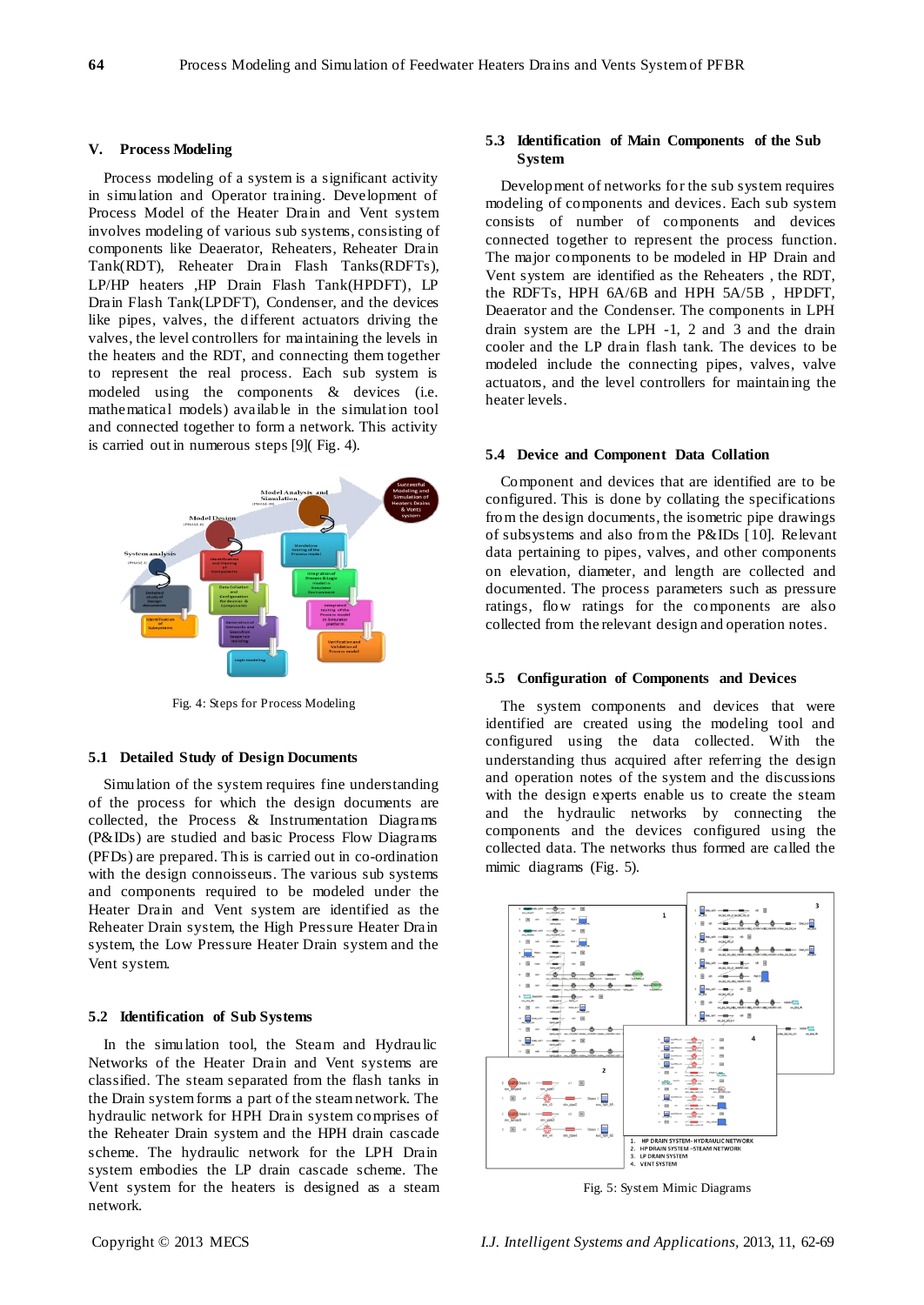## **5.6 Naming Conventions**

Each process model consists of number of components and devices which need to be identified in a unique and easily identifiable method. For this purpose, the tag numbers for the instruments in the plant are documented and the devices and components in the process model are labeled accordingly to replicate the plant instrumentation.

## **5.7 Building of Execution Sequence**

An Execution Sequence of the process model lists all the components, the controllers and the actuators for the valves represented in the mimic diagrams. A successful build of execution sequence creates the executable file for the process models. Successful building of the execution sequence indicates that there are no glitches in configuring and modeling of the networks.

# **VI. Logic Modeling**

Most important aspect of Feed Water Heater performance in nuclear power plants is the precise and reliable level control under all operating conditions. Accurate level control ensures the unit is operating in the area of greatest efficiency to optimize heat transfer while preventing undo wear and tear on the Feed Water Heater and other system components. Operating a Feed Water Heater at levels higher or lower than the design has an effect on performance and ultimately on the net unit heat rate. Conversely, if the level fluctuates to the extremes of the envelope, activation of protective measures to bypass a Feed Water Heater is the minimum response with the outside possibility of a unit trip. Each scenario, in one way or another, negatively impacts the heat rate and profitability of the plant.

Thus level of water in the heater is critical to the efficiency and must be controlled quite closely. Good level control starts with an assessment of the heater instrumentation and control mechanisms and benefits from a basic understanding of heater construction and purpose.

# **6.1 Instrumentation**

Three level trans mitters in median selection mode are provided for level indication and control for Heaters to generate alarms and interlocks for high and very high levels to take protective action and prevent Turbine from water damage. For LPH-1, three level switches are provided to take the protective action and prevent the turbine from water damage by initiating alarm and protective action for very high level condition. For the RDT, two level transmitters are provided for level monitoring (Fig. 6).



Fig. 6: Control Loop implementation

With accurate level measurement, controls should be able to adjust drain valve position to regulate flow and maintain the proper level for all loads.

## **6.2 Control of Heater Levels**

#### *6.2.1 HP heaters and Reheater Drain tank controls*

Normal level in the HPH-6A/6B is maintained by normal level controller by cascading the drain to HPH-5A/5B through the control valve. The normal level in 5A/5B is maintained by normal level controller by cascading the drain to deaerator through control valve. In case of high level of drain the HPH-6A/6B and 5A/5B is controlled by high level controller through the control valve in the alternate drain line to HP drain flash tank and thus to the condenser.

Normal level in RDT is maintained by draining to the RDFTs. If level in RDT reaches high level, level is controlled by alternate drain control valve to Deaerator.

Under Very High level in HPHs, the respective heater bank (HPH-6A/5A and 6B/5B) isolation is initiated and protective actions of closing the extraction steam isolation valves of the respective heater bank (HPH-6A/5A and 6B/5B) and the RDT normal drain control valves to RDFT-1/2 are also initiated.

## *6.2.2 LP heaters control*

The normal level in LPH -3 is maintained by cascading the drain to LPH-2 through a control valve. The level in LPH-2 is maintained by cascading the drain to LPH-1 through a level control valve. There is no level control in LPH-1.The drain is taken to drain cooler through a siphon loop and finally to condenser. In case of high levels in LPH-3 &2, the level of drain is controlled by the high level controller through a control valve in the alternate drain line to the LP Drain Flash Tank and Condenser.

In case of very high levels in any of the heater shells, the heaters are isolated by completely closing the drain valves and the extraction valves of the heaters.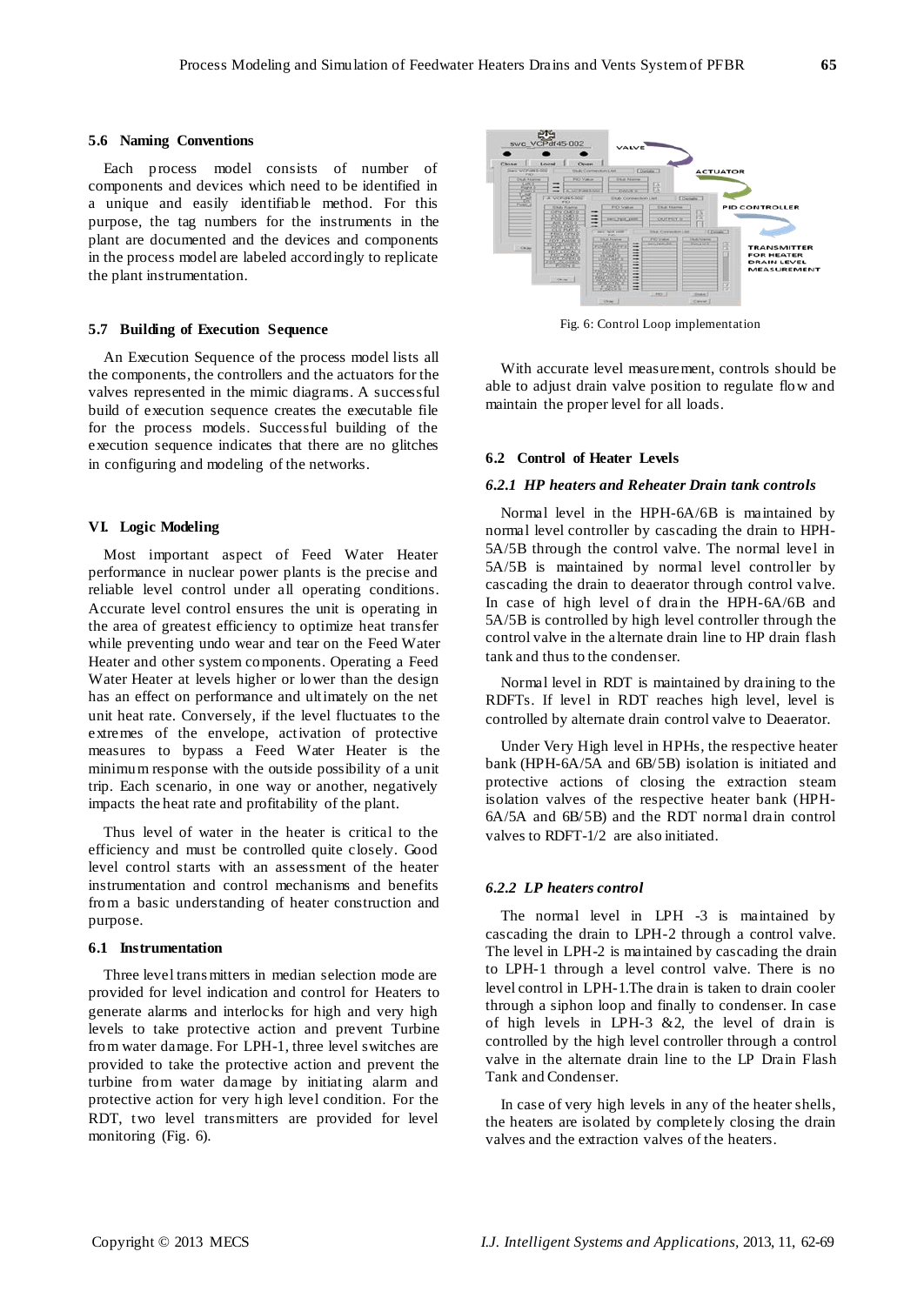# **6.3 Implementation of Level Control Logic**

For modeling heater level control, all the main components for instrumentation and control were identified and configured. The interfacing between the components to implement the control loop of Transmitter, Controller, valve actuator and control valve was established using the stub connections in the tool.

The level Controllers connected were tuned for the right match of Proportional gain, Integral time constant and Derivative time constant. The logics for generating alarms and heater isolation were modeled using the logic modeling tool.

# **VII. Integration and Performance Testing of the Process Model**

Integration and Testing of Process Models is the most challenging part of the simulator as it brings out the inadequacies that are overlooked during the individual stage of modeling and testing. The main aspect of Integration and Testing seeks to verify the interfaces between the different process models, cycle time of each process, logical conditions of various components, display of associated alarms and system parameters, correct functioning of process, logics and controls etc. The integrated testing is carried in two phases:

## **7.1 Individual Testing of the Process Model**

On implementation of control loops for the heaters and the respective logics, the HPH and LPH Drains and Vents system is solely tested for build errors using standalone execution sequence. The rated flow of drains

from the higher stages in cascade scheme and the correct functioning of the level controllers as well as the logics are also checked. Any deviation if noticed is tuned and corrected for in this process.

This stage of testing the process model allows integration issues to be localized more quickly and fixed easily.

# **7.2 Integrated Testing 0f Developed Process Model with Other Sub Systems**

This stage involves the integration of the process model of the Heater Drains and Vents system with the process models of the other Steam Water sub-systems like the Condensate system, Extraction steam system, Feed Water system, Cold and Hot Reheat System, Main Steam System, Turbine Bypass System etc and all the associated logics and assaying any interfacing issues.

# **VIII. System Testing**

Once all the process models of the reactor sub systems are integrated, the system testing is carried out to verify that the system performs its functions accurately. Non-functional qualities such as the consistency of the process parameters, degree of completeness of the process models as per the design documents are also verified.

The functionality test of the integrated system is carried out in two simulation environments: under steady-state and under transient conditions of the plant.



Fig. 7: Steady state condition flow sheet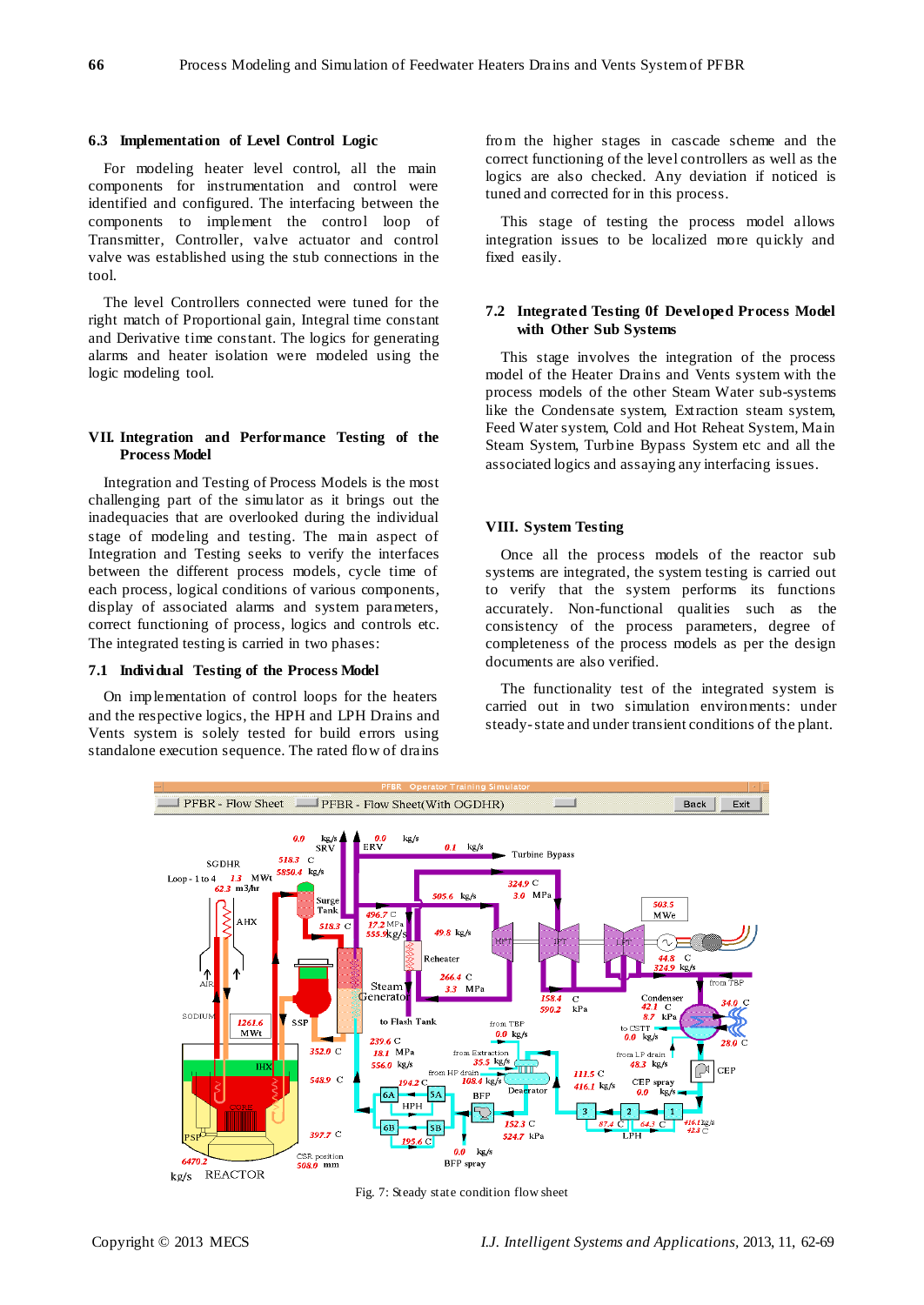### **8.1 Testing under Steady State Condition of Plant**

All the processes in a plant vary with time. Steady state condition is reached when all the process parameters are at their designed values and individual component mass and energy balances are established. Testing under steady state condition is carried out by comparing the performance of the process models with the design data at different power levels of the plant by running the integrated system for long hours. This is done to locate gross errors in modeling of the subsystems as per the design documents as well as to monitor the consistency of the process parameters for checking the reliability of the training tool.

Under the steady state condition, the heater drains and vents operate in the automatic mode. There are no operator initiated actions during steady state. Heater levels are maintained by the inherent balancing characteristics of the cascaded system and upset conditions in the heater level are corrected by proper positioning of the normal level control valves or by operating alternative drain valves automatically. Mass balance on deaerator and condenser is established with the desired flows of the HP drain and LP drain flowing into the deaerator and the condenser respectively. Thus level of feed water in deaerator storage tank and the level of condensate in the condenser hot well are maintained constant. The flow sheet looks as in Fig. 7.

The profiles of heater levels, the drain flows, the Condenser hot well and deaerator level are captured and plotted (Fig. 8). These profiles proved that the heater level controllers were working effectively in maintaining the normal levels and the behavior of the networks was found to be satisfactory.



Fig. 8: Profiles for Steady State Condition

# **8.2 Testing under Transient Conditions**

Transient condition in a power plant refers to any disturbance introduced into the steady state operation of the plant. The transient or malfunctions in a plant can be tripping of a pump, sudden closure of a valve, tripping of turbine etc.

Transients of PFBR are categorized into - Category - 1, 2, 3 & 4, based on the frequency of their occurrence in the plant. Testing under transient condition for the integrated system is performed to study the dynamic behavior of the process models to the disturbance. This helps us check any abnormality in their performance and gauges the amount of tuning required for process models to replicate the real plant.



Fig. 9: Control valve positions under no extraction to heaters

For transient testing of the Heaters Drains and Vents system, the response of the system under a benchmark transient like loss of heating in Feed water heaters was studied. Loss of heating in Feed Water Heaters is simulated by cutting off the extraction steam from Cold Reheat Header to the HPH-6A and 6B (Fig. 9).On initiating this event, the heating of feed water did not take place.



Fig. 10: Profiles for transient condition

Hence, the HPH-6A/B outlet temperature falls and reaches the inlet feed water temperature condition. The level in the HPH-6A/6B also falls and hence drain flow in to the HPH-5A/5B comes down. The level in the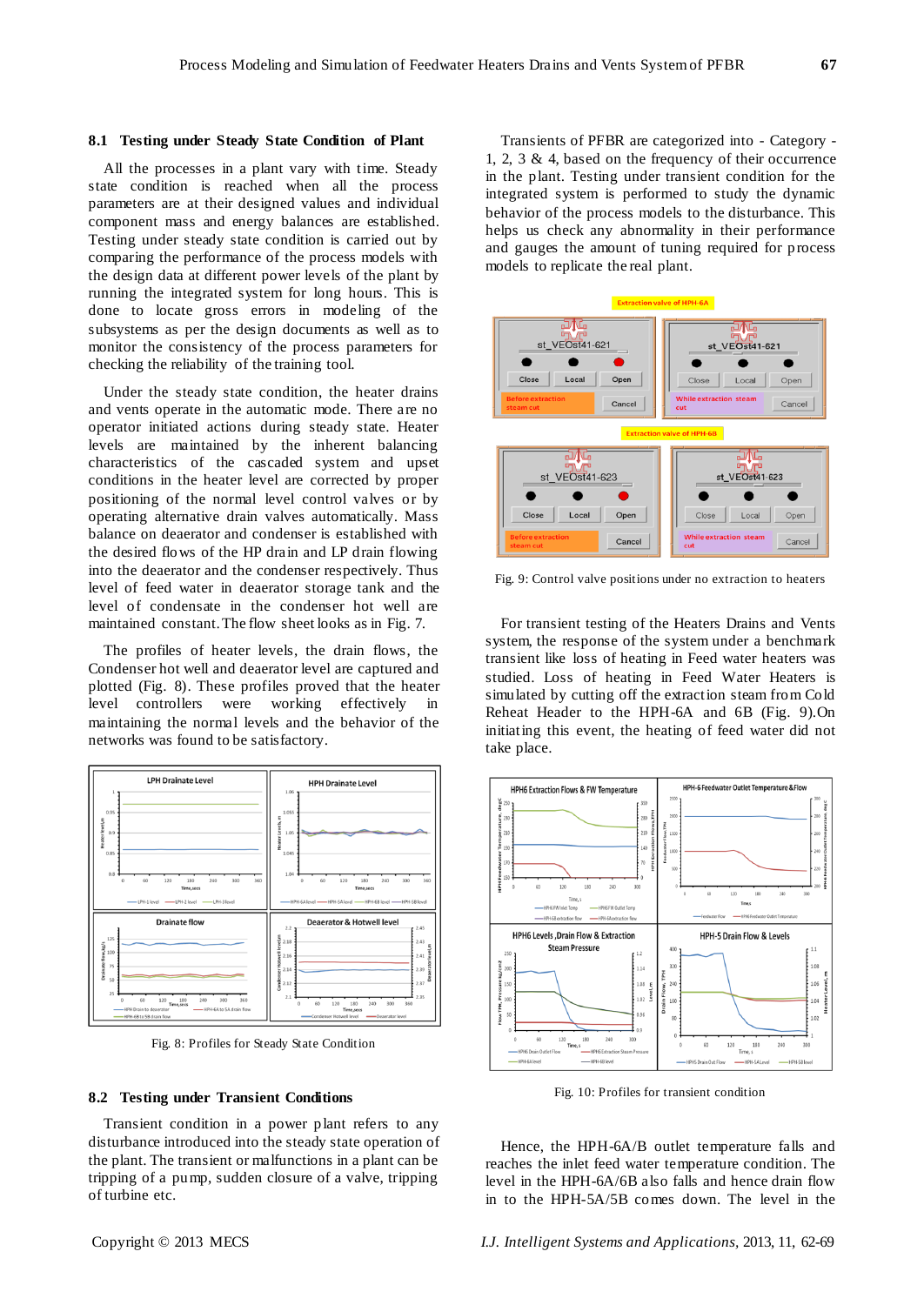HPH-5A/5B also comes down. To maintain the level in the HPH-5A/5B, the drain flow into deaerator is regulated. Temperature of feed water entering the Steam Generator reduces thus the Secondary sodium outlet temperature of Steam Generator decreases. The feed water controller reduces the Feed water flow entering the Steam Generator.

The corresponding parameters are captured and the trends plotted (Fig. 10). Plotted profiles suggest that process model exhibits desired behavior in accordance with the reference documents and scrutiny by the design experts. The flow sheet looks as in Fig. 11



Fig. 11: Flow sheet under transient condition

#### **IX. Verification and Validation of Process Models**

All the developed models are subjected to the scrutiny of expert team for qualifying the models. The developed process models are simulated and demonstrated in detail to the team of experts of the V&V Committee. Subsequently the V&V reports are made ready for the systems that are accepted for implementation. This is the most important phase of the simulator which qualifies the simulator for training.

# **X. Conclusion**

Real time simulators have become indispensable in providing a comprehensive solution to the training requirements of plant operators. Human resource with enhanced plant knowledge is an asset to Nuclear Power Plant. Enhanced knowledge to well qualified operators is achieved by implementing an advanced training platform using Full Scope Replica Training Simulators covering various subsystems of the real plant. The operators are trained on various system operating procedures plant start up and shut down operations, steady state and transient conditions of the plant.

#### **Acknowledgement**

The authors gratefully acknowledge the support and guidance provided by the colleagues from Reactor Engineering Group, IGCAR.

## **References**

[1] Full Scope Replica Type Operator Training Simulator for Prototype Fast Breeder Reactor-T.Jayanthi, S.A.V.Satya Murty, P.Swaminathan

Copyright © 2013 MECS *I.J. Intelligent Systems and Applications,* 2013, 11, 62-69